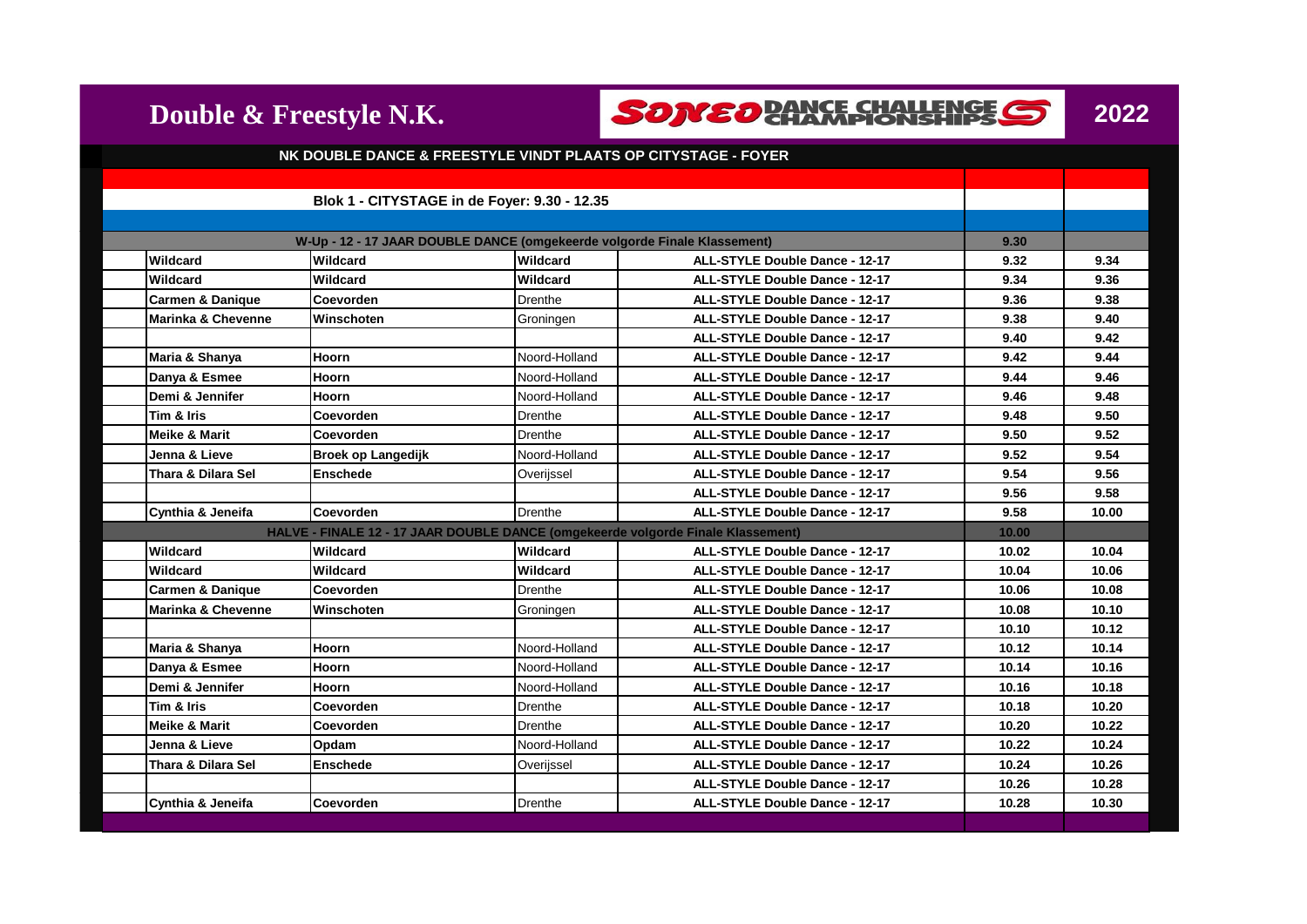| Double & Freestyle N.K.                                       | SONEO <b>RANCE CHALLENGE</b> S        |       | 2022  |
|---------------------------------------------------------------|---------------------------------------|-------|-------|
| NK DOUBLE DANCE & FREESTYLE VINDT PLAATS OP CITYSTAGE - FOYER |                                       |       |       |
|                                                               |                                       |       |       |
| Blok 1 - CITYSTAGE in de Foyer: 9.30 - 12.35                  |                                       |       |       |
| TOTAL KAOZ 10 - 14 JAAR FREESTYLE - muziek Soneo              |                                       | 10.30 | 10.45 |
| TOTAL KAOZ 12 - 17 JAAR FREESTYLE - muziek Soneo              |                                       |       | 11.00 |
| <b>RANKING 12 - 17 JAAR DOUBLE DANCE</b>                      |                                       |       |       |
|                                                               | ALL-STYLE Double Dance - 12-17        | 11.02 | 11.04 |
|                                                               | <b>ALL-STYLE Double Dance - 12-17</b> | 11.04 | 11.06 |
|                                                               | ALL-STYLE Double Dance - 12-17        | 11.06 | 11.08 |
|                                                               | <b>ALL-STYLE Double Dance - 12-17</b> | 11.08 | 11.10 |
|                                                               | ALL-STYLE Double Dance - 12-17        | 11.10 | 11.12 |
|                                                               | <b>ALL-STYLE Double Dance - 12-17</b> | 11.12 | 11.14 |
|                                                               | <b>ALL-STYLE Double Dance - 12-17</b> | 11.14 | 11.16 |
|                                                               | <b>ALL-STYLE Double Dance - 12-17</b> | 11.16 | 11.18 |
|                                                               | ALL-STYLE Double Dance - 12-17        | 11.18 | 11.20 |
| SHOW YOUR SKILLZ 10 - 14 JAAR FREESTYLE - eigen muziek        |                                       | 11.20 | 11.40 |
| SHOW YOUR SKILLZ 12 - 17 JAAR FREESTYLE - eigen muziek        |                                       | 11.40 | 12.00 |
| <b>FINALE 12 - 17 JAAR DOUBLE DANCE</b>                       |                                       | 12.00 |       |
| $\mathbf{1}$                                                  | <b>ALL-STYLE Double Dance - 12-17</b> | 12.02 | 12.04 |
| $\mathbf{2}$                                                  | ALL-STYLE Double Dance - 12-17        | 12.04 | 12.06 |
| $\mathbf{3}$                                                  | <b>ALL-STYLE Double Dance - 12-17</b> | 12.06 | 12.08 |
| 4                                                             | ALL-STYLE Double Dance - 12-17        | 12.08 | 12.10 |
| 5                                                             | <b>ALL-STYLE Double Dance - 12-17</b> | 12.10 | 12.12 |
| 6                                                             | ALL-STYLE Double Dance - 12-17        | 12.12 | 12.14 |
| FINALE 12 - 17 JAAR - ALL OR NOTHING FREESTYLE - muziek Soneo |                                       | 12.15 | 12.25 |
| FINALE 10 - 14 JAAR - ALL OR NOTHING FREESTYLE - muziek Soneo |                                       | 12.25 | 12.35 |
| NK DOUBLE DANCE - PRIJSUITREIKING DOUBLE 12-17                |                                       | 12.35 |       |
|                                                               |                                       |       |       |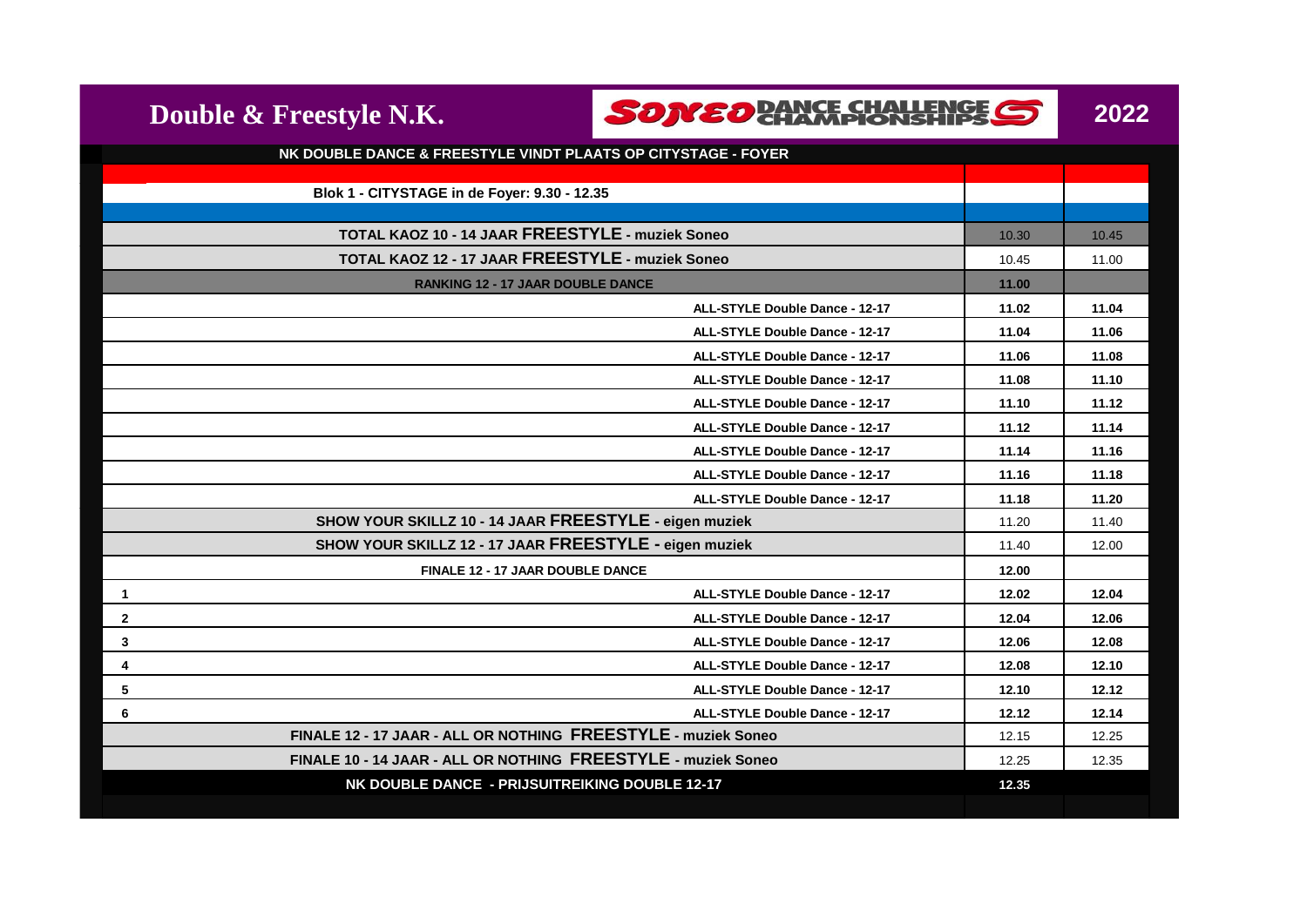**Double & Freestyle N.K.**

**SONED BANCE CHALLENGE S** 



|                                          |                 | NK DOUBLE DANCE & FREESTYLE VINDT PLAATS OP CITYSTAGE - FOYER |                                       |       |       |
|------------------------------------------|-----------------|---------------------------------------------------------------|---------------------------------------|-------|-------|
|                                          |                 |                                                               |                                       |       |       |
|                                          |                 | Blok 2 - CITYSTAGE in de Foyer: 12.40 - 17.00                 |                                       |       |       |
|                                          |                 | W-Up - 10 - 14 JAAR DOUBLE DANCE                              |                                       | 12.40 |       |
| Wildcard                                 | Wildcard        | Wildcard                                                      | <b>ALL-STYLE Double Dance - 10-14</b> | 12.42 | 12.44 |
| Wildcard                                 | Wildcard        | Wildcard                                                      | <b>ALL-STYLE Double Dance - 10-14</b> | 12.44 | 12.46 |
| <b>Selindy &amp; Eliane</b>              | Assen           | <b>Drenthe</b>                                                | <b>ALL-STYLE Double Dance - 10-14</b> | 12.46 | 12.48 |
| The Melody Crew                          | <b>Balkbrug</b> | Overijssel                                                    | <b>ALL-STYLE Double Dance - 10-14</b> | 12.48 | 12.50 |
|                                          |                 |                                                               | <b>ALL-STYLE Double Dance - 10-14</b> | 12.50 | 12.52 |
| Evy en Larissa                           | <b>Blaricum</b> | Noord-Holland                                                 | <b>ALL-STYLE Double Dance - 10-14</b> | 12.52 | 12.54 |
| So Fabulous                              | Hoorn           | Noord-Holland                                                 | <b>ALL-STYLE Double Dance - 10-14</b> | 12.54 | 12.56 |
| Armicha & Dagmar                         | Rhenen          | Gelderland                                                    | <b>ALL-STYLE Double Dance - 10-14</b> | 12.56 | 12.58 |
| Roosje en Lynn                           | <b>Blaricum</b> | Noord-Holland                                                 | ALL-STYLE Double Dance - 10-14        | 12.58 | 13.00 |
| <b>LOM</b>                               | Hoorn           | Noord-Holland                                                 | <b>ALL-STYLE Double Dance - 10-14</b> | 13.00 | 13.02 |
| Alyssa en kyra                           | <b>Blaricum</b> | Noord-Holland                                                 | <b>ALL-STYLE Double Dance - 10-14</b> | 13.02 | 13.04 |
| Senna en Merle                           | <b>Blaricum</b> | Noord-Holland                                                 | <b>ALL-STYLE Double Dance - 10-14</b> | 13.04 | 13.06 |
| HALVE - FINALE 10 - 14 JAAR DOUBLE DANCE |                 |                                                               |                                       | 13.10 | 13.40 |
| Wildcard                                 | Wildcard        | Wildcard                                                      | <b>ALL-STYLE Double Dance - 10-14</b> | 13.12 | 13.14 |
| Wildcard                                 | Wildcard        | Wildcard                                                      | <b>ALL-STYLE Double Dance - 10-14</b> | 13.14 | 13.16 |
| <b>Selindy &amp; Eliane</b>              | Assen           | Drenthe                                                       | <b>ALL-STYLE Double Dance - 10-14</b> | 13.16 | 13.18 |
| The Melody Crew                          | <b>Balkbrug</b> | Overijssel                                                    | <b>ALL-STYLE Double Dance - 10-14</b> | 13.18 | 13.20 |
|                                          |                 |                                                               | <b>ALL-STYLE Double Dance - 10-14</b> | 13.20 | 13.22 |
| Evy en Larissa                           | <b>Blaricum</b> | Noord-Holland                                                 | <b>ALL-STYLE Double Dance - 10-14</b> | 13.22 | 13.24 |
| So Fabulous                              | <b>Hoorn</b>    | Noord-Holland                                                 | <b>ALL-STYLE Double Dance - 10-14</b> | 13.24 | 13.26 |
| Armicha & Dagmar                         | Rhenen          | Gelderland                                                    | <b>ALL-STYLE Double Dance - 10-14</b> | 13.26 | 13.28 |
| Roosje en Lynn                           | <b>Blaricum</b> | Noord-Holland                                                 | <b>ALL-STYLE Double Dance - 10-14</b> | 13.28 | 13.30 |
| <b>LOM</b>                               | <b>Hoorn</b>    | Noord-Holland                                                 | <b>ALL-STYLE Double Dance - 10-14</b> | 13.30 | 13.32 |
| Alyssa en kyra                           | <b>Blaricum</b> | Noord-Holland                                                 | <b>ALL-STYLE Double Dance - 10-14</b> | 13.32 | 13.34 |
| Senna en Merle                           | <b>Blaricum</b> | Noord-Holland                                                 | <b>ALL-STYLE Double Dance - 10-14</b> | 13.34 | 13.36 |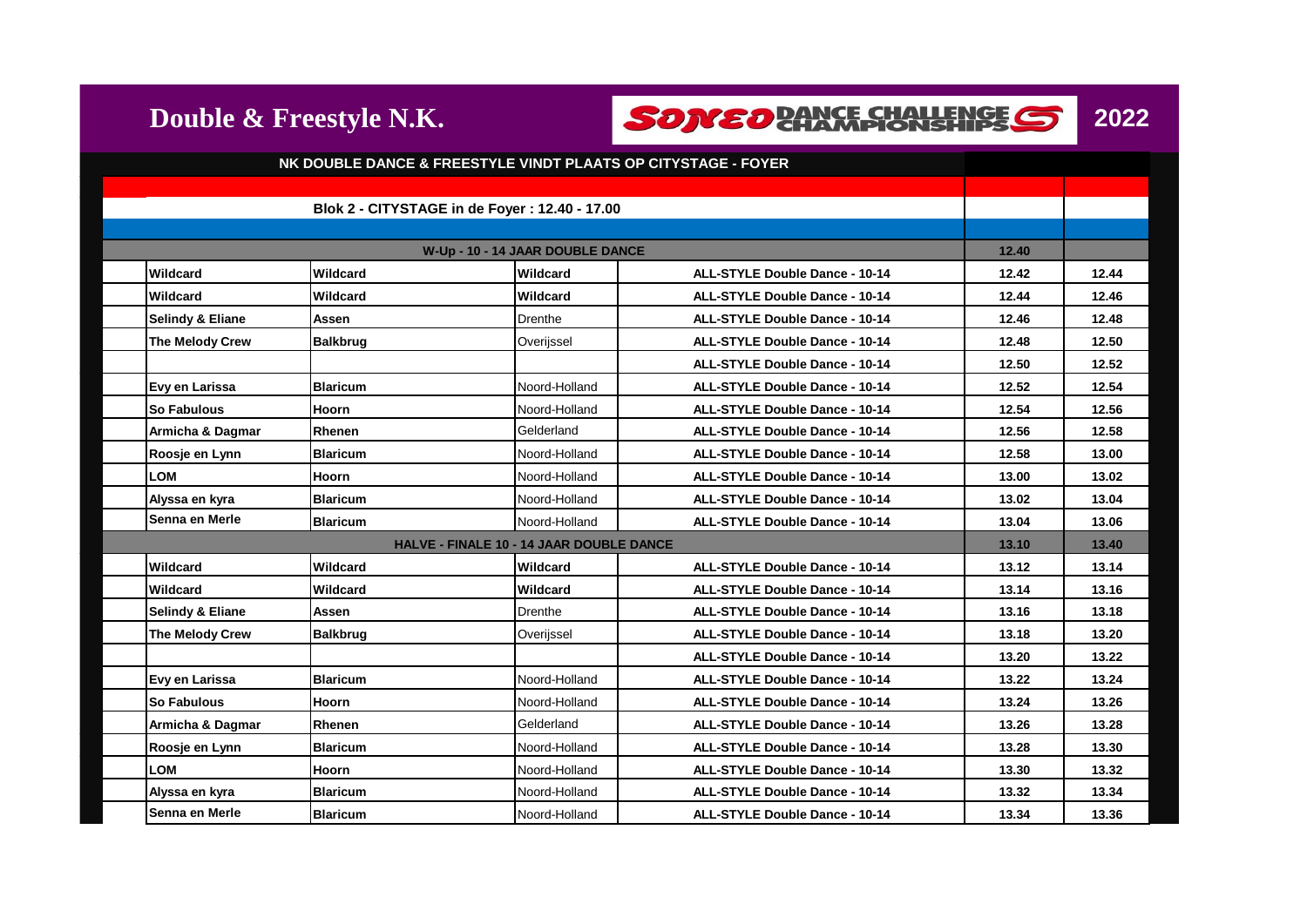| ı | 0<br>ľ |  |
|---|--------|--|
|   |        |  |

**SONED BANCE CHALLENGE S** 

**Double & Freestyle N.K.**

| NK DOUBLE DANCE & FREESTYLE VINDT PLAATS OP CITYSTAGE - FOYER |       |       |
|---------------------------------------------------------------|-------|-------|
|                                                               |       |       |
| Blok 2 - CITYSTAGE in de Foyer: 12.40 - 17.00                 |       |       |
|                                                               |       |       |
| 14+ One o One - KWART - FINALE                                | 13.40 | 14.10 |
| 14+ One o One - KWART - FINALE                                | 14.10 | 14.40 |
| <b>RANKING 10 - 14 JAAR DOUBLE DANCE</b>                      | 14.40 | 15.00 |
| <b>ALL-STYLE Double Dance - 10-14</b>                         | 14.42 | 14.44 |
| ALL-STYLE Double Dance - 10-14                                | 14.44 | 14.46 |
| <b>ALL-STYLE Double Dance - 10-14</b>                         | 14.46 | 14.48 |
| <b>ALL-STYLE Double Dance - 10-14</b>                         | 14.48 | 14.50 |
| <b>ALL-STYLE Double Dance - 10-14</b>                         | 14.50 | 14.52 |
| <b>ALL-STYLE Double Dance - 10-14</b>                         | 14.52 | 14.54 |
| ALL-STYLE Double Dance - 10-14                                | 14.54 | 14.56 |
| <b>ALL-STYLE Double Dance - 10-14</b>                         | 14.56 | 14.58 |
| 14+ One o One - KWART - FINALE                                | 15.30 | 16.00 |
| 14+ One o One - KWART - FINALE                                | 16.00 | 16.30 |
| FINALE 10 - 14 JAAR DOUBLE DANCE                              | 16.30 | 17.00 |
| <b>ALL-STYLE Double Dance - 10-14</b><br>$\mathbf{1}$         | 16.32 | 16.34 |
| $\mathbf{2}$<br><b>ALL-STYLE Double Dance - 10-14</b>         | 16.34 | 16.36 |
| $\mathbf{3}$<br>ALL-STYLE Double Dance - 10-14                | 16.36 | 16.38 |
| 4<br><b>ALL-STYLE Double Dance - 10-14</b>                    | 16.38 | 16.40 |
| 5<br>ALL-STYLE Double Dance - 10-14                           | 16.40 | 16.42 |
| 6<br>ALL-STYLE Double Dance - 10-14                           | 16.42 | 16.44 |
| NK DOUBLE DANCE - PRIJSUITREIKING DOUBLE 10-14                | 16.55 |       |
|                                                               |       |       |
| Blok 3 - CITYSTAGE in de Foyer: 17.00 - 19.00                 |       |       |
|                                                               |       |       |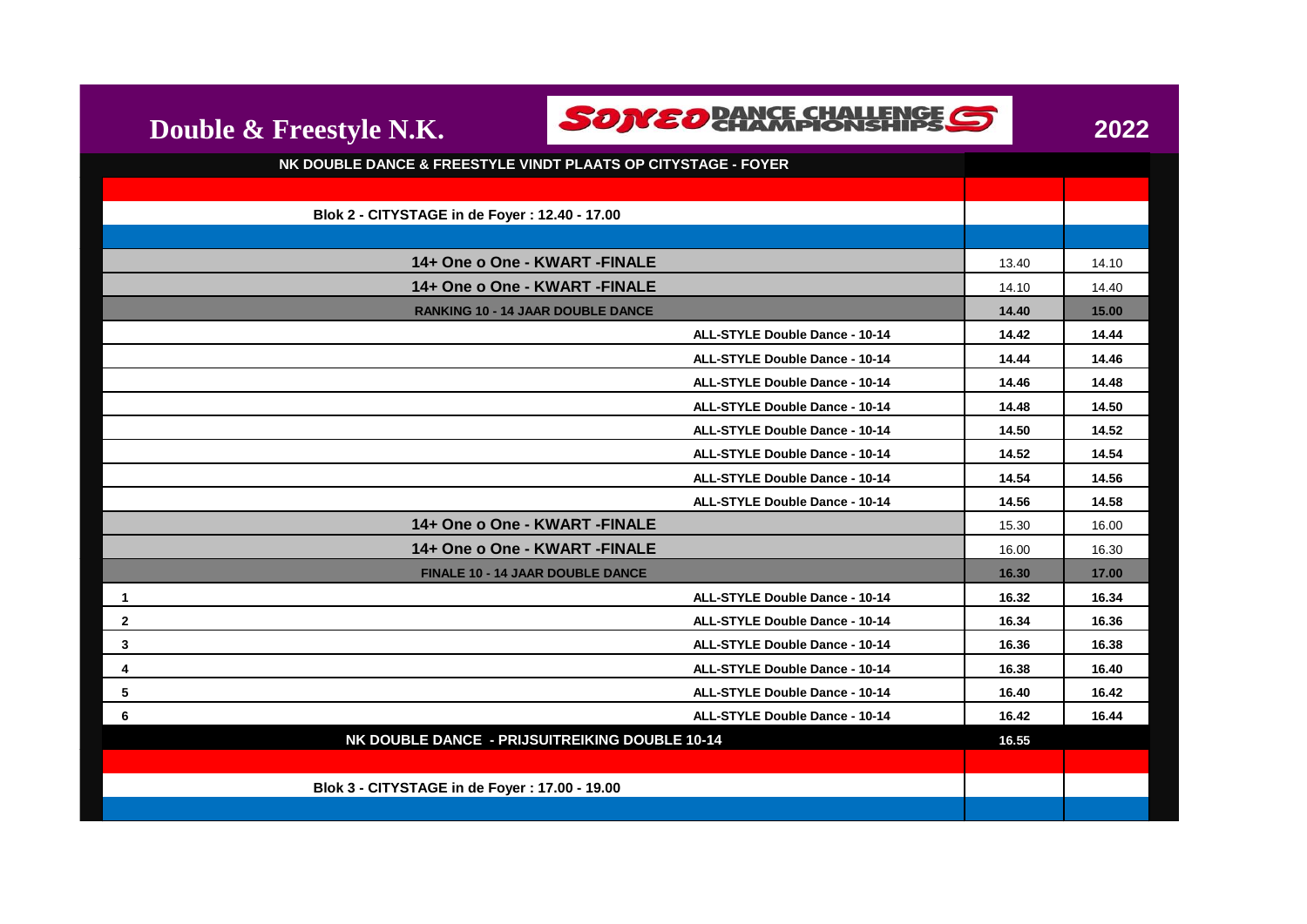



|                                 | NK DOUBLE DANCE & FREESTYLE VINDT PLAATS OP CITYSTAGE - FOYER                                    |                                               |                                     |                              |       |       |
|---------------------------------|--------------------------------------------------------------------------------------------------|-----------------------------------------------|-------------------------------------|------------------------------|-------|-------|
|                                 |                                                                                                  |                                               |                                     |                              |       |       |
|                                 |                                                                                                  | Blok 3 - CITYSTAGE in de Foyer: 17.00 - 19.00 |                                     |                              |       |       |
|                                 |                                                                                                  |                                               |                                     |                              |       |       |
|                                 |                                                                                                  |                                               | HALVE FINALE - 14+ ONE O ONE        |                              | 17.00 | 17.20 |
|                                 |                                                                                                  |                                               | <b>HALVE FINALE - 14+ ONE O ONE</b> |                              | 17.20 | 17.40 |
| W-Up - 14+-L4 JAAR DOUBLE DANCE |                                                                                                  |                                               |                                     |                              | 17.40 | 18.00 |
|                                 | Wildcard<br>Wildcard<br>Wildcard<br>ALL-STYLE Double Dance - 14+                                 |                                               |                                     |                              |       |       |
|                                 | Wildcard                                                                                         | Wildcard                                      | Wildcard                            | ALL-STYLE Double Dance - 14+ |       |       |
|                                 | <b>The Muze</b>                                                                                  | <b>Borger</b>                                 | <b>Drenthe</b>                      | ALL-STYLE Double Dance - 14+ |       |       |
|                                 | <b>Michelle &amp; Esmee</b>                                                                      | Winschoten                                    | Groningen                           | ALL-STYLE Double Dance - 14+ |       |       |
|                                 | Romy & Evelien                                                                                   | Winschoten                                    | Groningen                           | ALL-STYLE Double Dance - 14+ |       |       |
|                                 | Amila & Jennely                                                                                  | Winschoten                                    | Groningen                           | ALL-STYLE Double Dance - 14+ |       |       |
|                                 | Tessa & Lisa                                                                                     | Assen                                         | Drenthe                             | ALL-STYLE Double Dance - 14+ |       |       |
|                                 | <b>Inspired</b>                                                                                  | <b>Dedemsvaart</b>                            | Overijssel                          | ALL-STYLE Double Dance - 14+ |       |       |
|                                 | <b>Babet en Mercedes</b>                                                                         | Wezep                                         | Gelderland                          | ALL-STYLE Double Dance - 14+ |       |       |
|                                 |                                                                                                  |                                               |                                     |                              |       |       |
|                                 | Demi & Martijn                                                                                   | Hoogeveen                                     | Drenthe                             | ALL-STYLE Double Dance - 14+ |       |       |
|                                 | <b>HALVE - FINALE 14+-L4 JAAR DOUBLE DANCE</b><br><b>HALVE - FINALE 14+-L4 JAAR DOUBLE DANCE</b> |                                               |                                     |                              | 18.00 | 18.15 |
|                                 |                                                                                                  |                                               |                                     |                              | 18.15 | 18.30 |
|                                 | Wildcard                                                                                         | Wildcard                                      | Wildcard                            | ALL-STYLE Double Dance - 14+ |       |       |
|                                 | Nadine & Suhayla                                                                                 | Winsschoten                                   | Groningen                           | ALL-STYLE Double Dance - 14+ |       |       |
|                                 | <b>The Muze</b>                                                                                  | <b>Borger</b>                                 | Drenthe                             | ALL-STYLE Double Dance - 14+ |       |       |
|                                 | <b>Michelle &amp; Esmee</b>                                                                      | Winschoten                                    | Groningen                           | ALL-STYLE Double Dance - 14+ |       |       |
|                                 | Romy & Evelien                                                                                   | Winschoten                                    | Groningen                           | ALL-STYLE Double Dance - 14+ |       |       |
|                                 | Amila & Jennely                                                                                  | Winschoten                                    | Groningen                           | ALL-STYLE Double Dance - 14+ |       |       |
|                                 | Tessa & Lisa                                                                                     | Assen                                         | Drenthe                             | ALL-STYLE Double Dance - 14+ |       |       |
|                                 | Inspired                                                                                         | Dedemsvaart                                   | Overijssel                          | ALL-STYLE Double Dance - 14+ |       |       |
|                                 | <b>Babet en Mercedes</b>                                                                         | Wezep                                         | Gelderland                          | ALL-STYLE Double Dance - 14+ |       |       |
|                                 | Demi & Martiin                                                                                   | Hoogeveen                                     | Drenthe                             | ALL-STYLE Double Dance - 14+ |       |       |